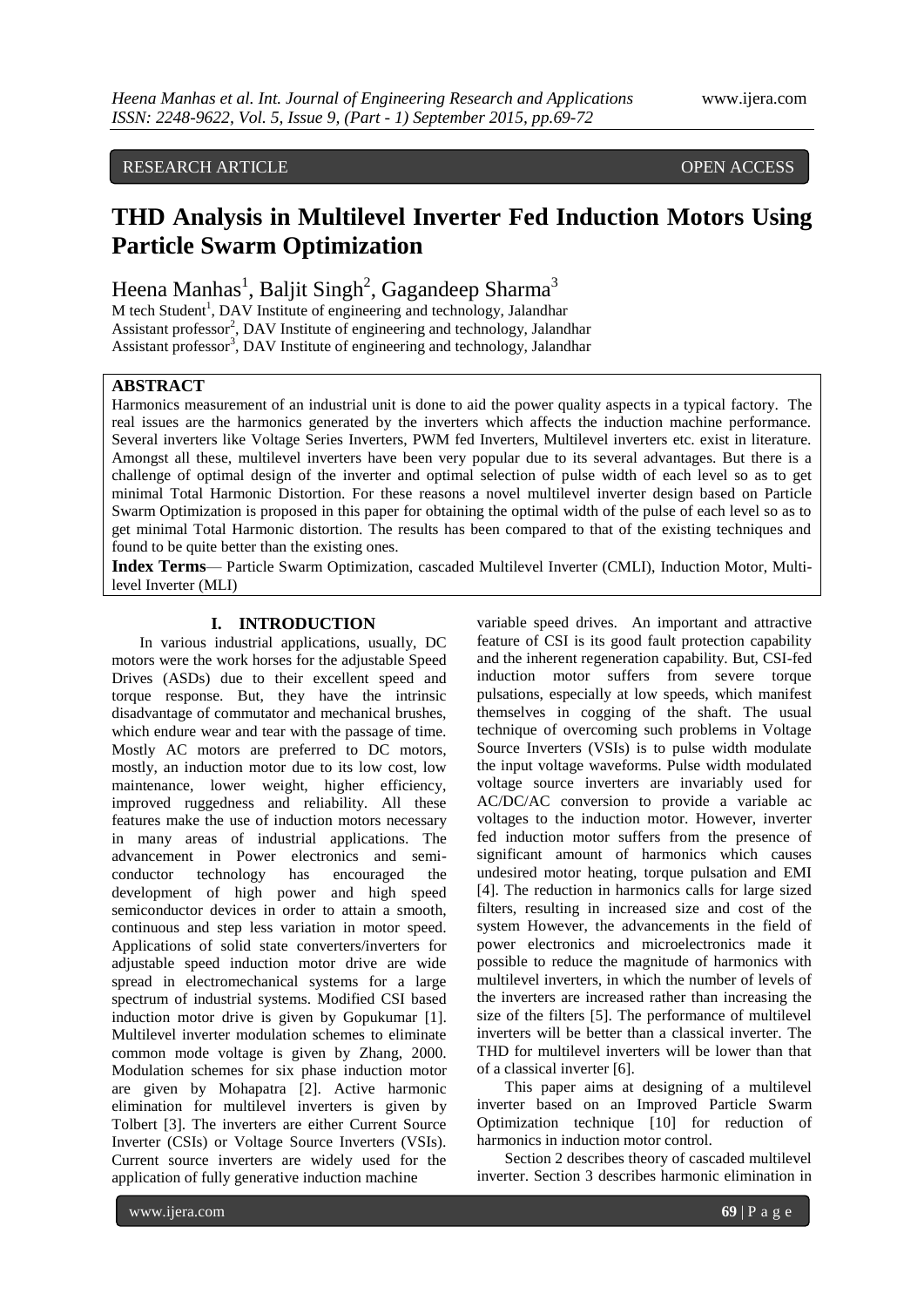multi-level inverters. Section 4 introduces our methodology and discusses the implementation of our proposed algorithm. Section 5 shows the results of our approach and finally Section 6 concludes the paper with a discussion on the future scopes of this method.

## **II. POWER TOPOLOGY OF CASCADE MULTILEVEL INVERTERS**

Cascaded Multilevel Inverter (CMLI) topology is the most advantageous topology in the family of multilevel inverters. It needs less number of components as compared to diode-clamped and flying capacitors type multilevel inverters. It has modular structure with easier switching Strategy and occupies less space [7] - [8].Fig. 1(a) shows the structure of a single-phase H-bridge cascaded multilevel converter topology that is used to synthesize a  $2s + 1$  staircase output waveform. Fig. 1(b) also shows the staircase voltage waveform produced by multilevel converters.



Fig.1. (a) Topology of a single-phase cascaded inverter (b) Staircase output phase voltage

A cascaded H-bridge multilevel converter comprises of some SDCS. The advantage of this topology is that the modulation, control, and protection requirements of each bridge are modular. It should be pointed out that, unlike the diodeclamped and flying-capacitor topologies, isolated dc sources are required for each cell in each phase. The number of output-phase-voltage levels in a cascade multilevel inverter is  $2s + 1$ , where *s* is the number of SDCSs. To obtain the three-phase configuration, the outputs of three single-phase cascaded inverters can be connected in *Y* or  $\Delta$ .

## **III. HARMONIC ELIMINATION IN MULTILEVEL INVERTER**

Harmonics are unwanted current or voltage [9].They exist at some integer multiple or fraction of the fundamental frequency. The harmonics orders and magnitude depend on the inverter topology and the modulation technique, for example in single phase VSI, only odd harmonics are present in the output voltage waveform. The even harmonics are

absent due to the half wave symmetry of the output voltage harmonics. For three phase VSI, in addition to the even harmonics triplet (third and multiple of third harmonics) are also absent. The output voltage V (t) as in eqn. 1 of the multi-level inverter can be expressed in Fourier series as:

 $V(t) = \sum_{n=1}^{\infty} (a_n \sin n\alpha + b_n \cos n\alpha)$  ... (1) Even harmonics are absent  $(b_n = 0)$  due to quarter wave symmetry of the output voltage and only odd harmonics are present. The amplitude of the nth harmonic an is expressed only with the first quadrant switching angle  $\alpha_1, \alpha_2, \alpha_3$  .......  $\alpha_m$  as shown in eqn. $(2)$  and  $(3)$ .

$$
a_n = \frac{4 V_{dc}}{nI} \sum_{k=1}^{\infty} \cos n\alpha k \dots \tag{2}
$$

 $0 < \alpha_1 < \alpha_2 < \alpha_3 < ... \alpha_m < \pi/2$  ...(3)

For any odd harmonics can be expressed up to kth term where m is the number of variable corresponding to switching angle α1 through αm of the first quadrant. THD expression is shown as in eqn. (4)

$$
\text{THD} = \frac{1}{\text{fundamental}}
$$
\n
$$
= \sqrt[2]{\sum_{n=1}^{\infty} (nth harmonic component)^2}
$$
\n(4)

#### **IV. PROPOSED METHODOLOGY**

Proposed methodology for the problem discussed in Section 3 is mentioned. The technique Particle Swarm Optimization for multilevel inverter has been applied on the induction motor model and then their performance was compared on the basis of Total Harmonic Distortion, machine performance etc.

#### **4.1 Particle Swarm Optimization (PSO)**

Kennedy and Eberhart [10] first introduced PSO in 1995 as a new heuristic method. Basically, the PSO was inspired by the sociological behaviour associated with swarms such as flocks of birds and schools of fish. The individuals in the population are called particles. Each particle is a potential solution for the optimization problem and tries to search the best position through flying in a multidimensional space. The sociological behaviour which is modelled in the PSO system is used to guide the swarm, hence probing the most promising areas of search space. The movement of each particle is governed by the efficiency of their own previous position and that of the neighbours. Each particle can be described by two parameters- position (xi) and velocity (vi), which is updated by the following rule:

 $v_i(t + dt) = w^* v_i(t) + c_1 r_1 (pbest_i(t)) - x_i(t) +$  $c_2r_2(gbest_i(t)) - x_i(t)$ 

 $x_i(t + dt) = x_i(t) + v_i(t)dt$ 

Here, pbesti is the best position obtained by  $i_{th}$  particle and gbest is the best position obtained by any particle till current iteration. c1, c2 are known as acceleration vectors whereas r1, r2 are two random vectors uniformly distributed between "0" and "1" and w denotes inertial weight.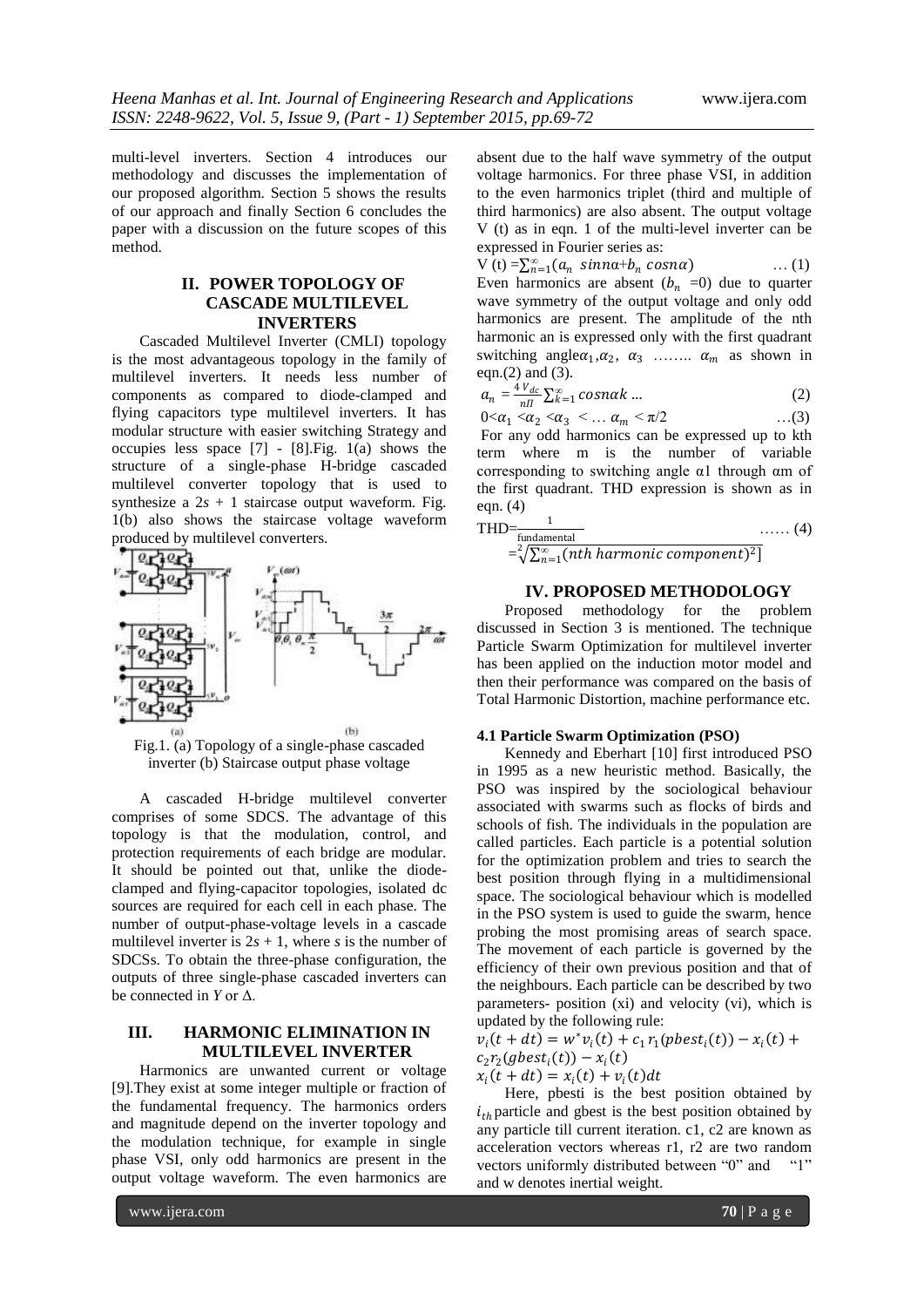#### **4.2 Modification with PSO of Induction Motor**

For better search, acceleration vectors c1 and c2 should be retained small, which however decreases the convergence rate and has to be selectively chosen varying from application to application. For a problem having large numbers of local extrema, the values of c1 and c2 should be kept low, so as to increase the chance of finding the global extrema at the cost of convergence time and vice-versa. Similarly, the inertial weight w is adjusted, depending on the amount of influence desired in a particles previous position on its current movement. This optimization algorithm is finally said to converge, when each particle reaches the global best or the preset extremum value of the cost function.

## **V. SIMULATION RESULTS AND DISCUSSION**

All the simulations were prepared in MATLAB R2013, 2.7GHz processor with 4 GB RAM. The proposed model of Multilevel Inverter fed Induction Motor was designed in Simulink as shown in Fig 2.



Figure 2: Complete Design of Multilevel Inverter fed Induction Motor model using PSO

Figure 2 shows the complete model of the multilevel inverter fed induction motor, tuned by Particle Swarm optimization. The PSO is employed using MATLAB s-function and is operated for the tuning of firing angles after taking feedback from the calculated THD.



Fig. 3 Complete Design of Multilevel Inverter fed Induction Motor model without PSO

Fig. 3 shows the complete model of the multilevel inverter fed induction motor, without Particle Swarm optimization. THD analysis is done without using any algorithm.



Figure 4: Individual components of H-Bridge Inverter

Figure 4 shows the individual H-bridge inverter which is implemented and cascaded using subsystem in the main model. The output of the individual inverters is kept around 8V.



Figure 5: Output of Multilevel inverter

Figure 5 shows the motor voltage when PSO algorithm is applied and is compared to the reference sine wave. The total Harmonic distortion is found to be 8.03% without using PSO while it comes down to 6.9% when PSO algorithm is applied.

| <b>Algorithm</b>                         | Without PSO | With PSO |
|------------------------------------------|-------------|----------|
| <b>THD</b><br>Value  <br>$\mathcal{O}_0$ | 8.03%       | 6.9%     |

The THD has been taken as the optimization function for the Particle Swarm Optimization. The PSO is implemented by generating random particles in the given range and updating each particle suing

www.ijera.com **71** | P a g e